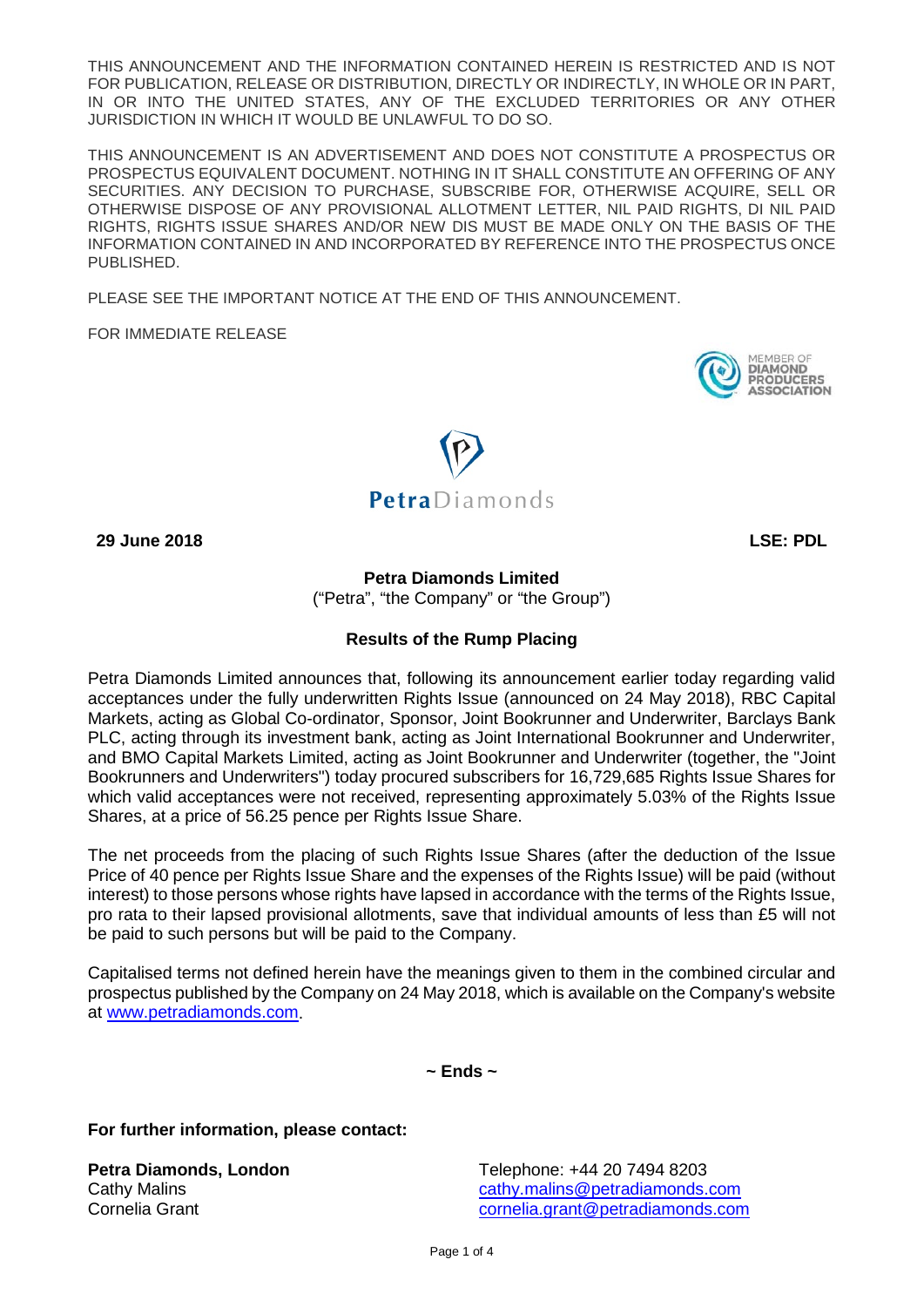| <b>Buchanan</b><br>(PR Adviser)<br><b>Bobby Morse</b><br>Anna Michniewicz                                                                                             | Telephone: +44 20 7466 5000<br>pdl@buchanan.uk.com |
|-----------------------------------------------------------------------------------------------------------------------------------------------------------------------|----------------------------------------------------|
| <b>RBC Capital Markets</b><br>(Sponsor, Global Co-ordinator,<br>Joint Bookrunner and Underwriter)<br><b>Matthew Coakes</b><br>Jonathan Hardy<br><b>Rupert Walford</b> | Telephone: +44 207 653 4000                        |
| <b>Barclays Bank Plc</b><br>(Joint International Bookrunner and Underwriter)<br><b>Caroline Learmonth</b><br><b>Robert Mayhew</b><br><b>Philip Drake</b>              | Telephone: +44 20 7623 2323                        |
| <b>BMO Capital Markets Limited</b><br>(Joint Bookrunner and Underwriter)<br>Jeffrey Couch<br>Neil Haycock<br><b>Thomas Rider</b>                                      | Telephone: +44 20 7236 1010                        |

## **About Petra Diamonds Limited**

Petra Diamonds is a leading independent diamond mining group and an increasingly important supplier of rough diamonds to the international market. The Company has a diversified portfolio incorporating interests in five producing operations: three underground mines in South Africa (Finsch, Cullinan and Koffiefontein), the Kimberley Ekapa Mining joint venture (including the Kimberley Underground mine and extensive tailings retreatment operations) and one open pit mine in Tanzania (Williamson). It also maintains an exploration programme in Botswana and South Africa.

Petra's strategy is to focus on value rather than volume production by optimising recoveries from its high quality asset base in order to maximise the efficiency and profitability of its operations. The Group has a significant resource base in excess of 300 million carats, which supports the potential for long-life operations.

Petra conducts all operations according to the highest ethical standards and will only operate in countries which are members of the Kimberley Process. The Company aims to generate tangible value for each of its stakeholders, thereby contributing to the socio-economic development of its host countries and supporting long-term sustainable operations to the benefit of its employees, partners and communities.

Petra is quoted with a premium listing on the Main Market of the London Stock Exchange under the ticker 'PDL' and is a constituent of the FTSE4Good Index. For more information, visit [www.petradiamonds.com.](http://www.petradiamonds.com/)

## **IMPORTANT NOTICE**

Defined terms used in the prospectus published by the Company on 24 May 2018 in respect of the Rights Issue (the "**Prospectus**") shall have the same meanings when used in this announcement unless the context requires otherwise.

The information contained in this announcement is for background purposes only and does not purport to be full or complete. No reliance may be placed for any purpose on the information contained in this announcement or its accuracy or completeness. The information in this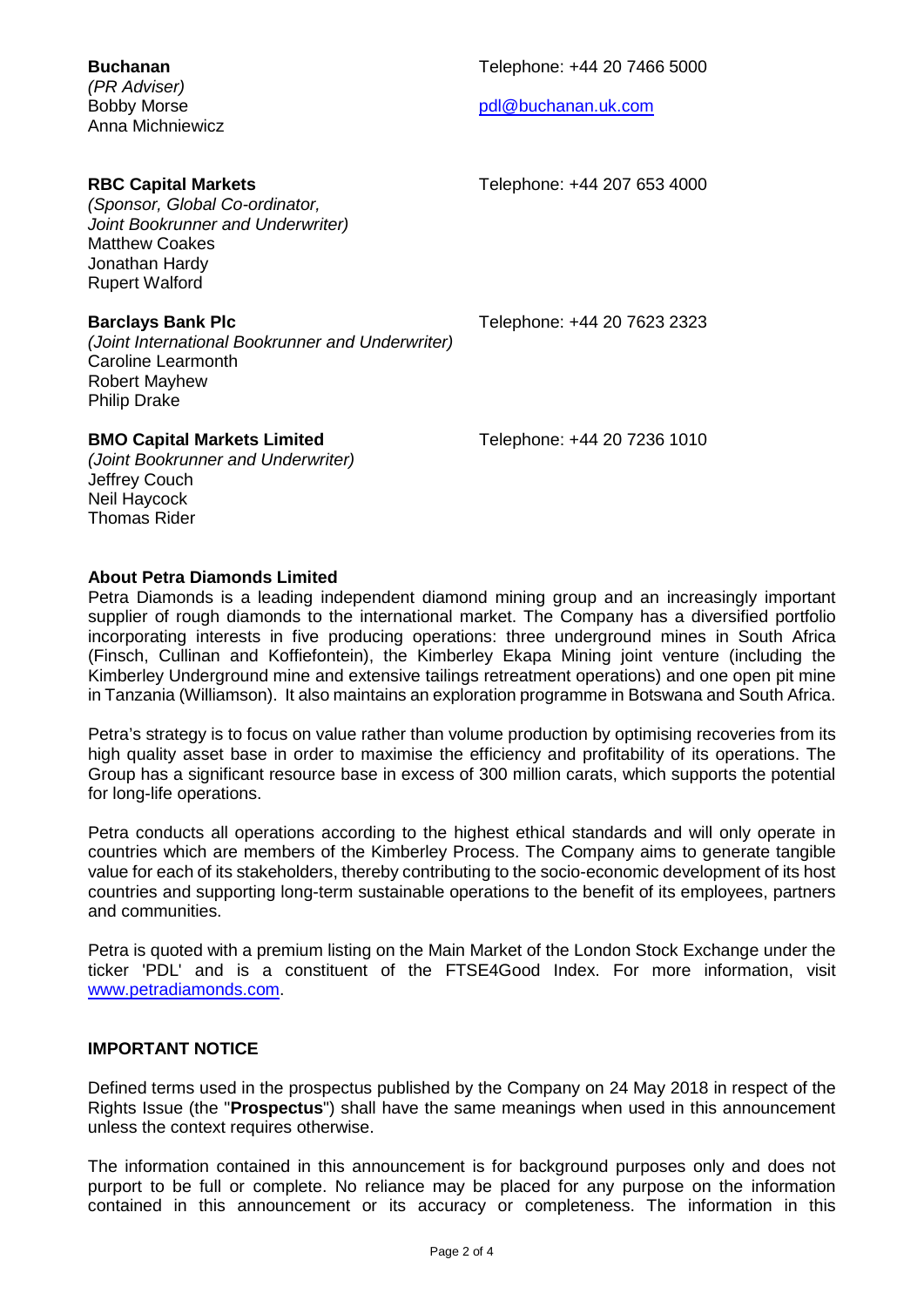announcement is subject to change. Nothing in this announcement should be interpreted as a term or condition of the Rights Issue.

These materials are not for release, publication or distribution, directly or indirectly, in or into the United States (including its territories and possessions, any State of the United States and the District of Columbia). These materials do not constitute or form a part of any offer or solicitation to purchase or subscribe for securities in the United States. The Securities have not been and will not be registered under the U.S. Securities Act of 1933, as amended (the "**U.S. Securities Act**") or under any securities laws of any state or other jurisdiction of the United States and may not be offered, sold, taken up, exercised, resold, renounced, transferred or delivered, directly or indirectly, within the United States except pursuant to an applicable exemption from, or in a transaction not subject to, the registration requirements of the U.S. Securities Act and in compliance with any applicable securities laws of any state or other jurisdiction of the United States. There will be no public offer in the United States or any other jurisdiction in which such offer, solicitation or sale would be unlawful prior to registration, exemption from registration or qualification under the securities laws of such jurisdiction.

The distribution of this announcement and/or the Prospectus and/or the Provisional Allotment Letter and/or the transfer of the Rights Issue Shares into jurisdictions other than the United Kingdom may be restricted by law, and, therefore, persons into whose possession this announcement and/or the Prospectus and/or the Provisional Allotment Letter comes should inform themselves about and observe any such restrictions. Any failure to comply with any such restrictions may constitute a violation of the securities laws of such jurisdiction.

RBC Europe Limited (trading as RBC Capital Markets) ("**RBC**"), Barclays Bank Plc (acting through its investment bank) ("**Barclays**") are each authorised in the United Kingdom by the Prudential Regulation Authority (the "**PRA**") and regulated by the PRA and the FCA in the United Kingdom. BMO Capital Markets Limited ("**BMO**", together with RBC and Barclays, the "**Joint Bookrunners**"), which is authorised and regulated in the United Kingdom by the FCA. The Joint Bookrunners are each acting exclusively for the Company and no one else in connection with the Rights Issue and Admission, will not regard any other person (whether or not a recipient of this document) as a client in relation to the Rights Issue or Admission and will not be responsible to anyone other than the Company for providing the protections afforded to their respective clients, or for providing advice, in relation to the Rights Issue or Admission or any other transaction or arrangement referred to herein.

No action has been taken by the Company, RBC, Barclays or BMO that would permit an offering of the Nil Paid Rights, the DI Nil Paid Rights, the Rights Issue Shares or the New DIs, or possession or distribution of this announcement, the Prospectus, the Provisional Allotment Letter or any other offering or publicity material relating to the Nil Paid Rights, the DI Nil Paid Rights, the Rights Issue Shares or the New DIs in any jurisdiction where action for that purpose is required. Persons into whose possession this announcement comes are required by the Company, RBC, Barclays and BMO to inform themselves about, and to observe, such restrictions.

No representation or warranty, express or implied, is or will be made as to, or in relation to, and no responsibility or liability is or will be accepted by, RBC, Barclays or BMO, or their respective affiliates or agents, as to, or in relation to, the accuracy or completeness of this announcement or any other information made available to or publicly available to any interested party or its advisers, whether written, oral or in a visual or electronic form, and howsoever transmitted or made available, and any liability therefore is expressly disclaimed.

In connection with the proposed Rights Issue, RBC, Barclays and BMO, and any of their affiliates, may in accordance with applicable legal and regulatory provisions, engage in transactions in relation to the Nil Paid Rights, the DI Nil Paid Rights, the Rights Issue Shares, the New DIs and/or related instruments for their own account for the purpose of hedging their underwriting exposure or otherwise. Accordingly, references in the Prospectus to the Nil Paid Rights, the DI Nil Paid Rights, the Rights Issue Shares or the New DIs being issued, offered, subscribed, acquired, placed or otherwise dealt in should be read as including any issue or offer to, or subscription, acquisition, placing or dealing by, RBC, Barclays and BMO, and any of their affiliates acting in such capacity. In addition RBC, Barclays and BMO, and any of their affiliates, may enter into financing arrangements (including swaps or contracts for difference) with investors in connection with which RBC, Barclays